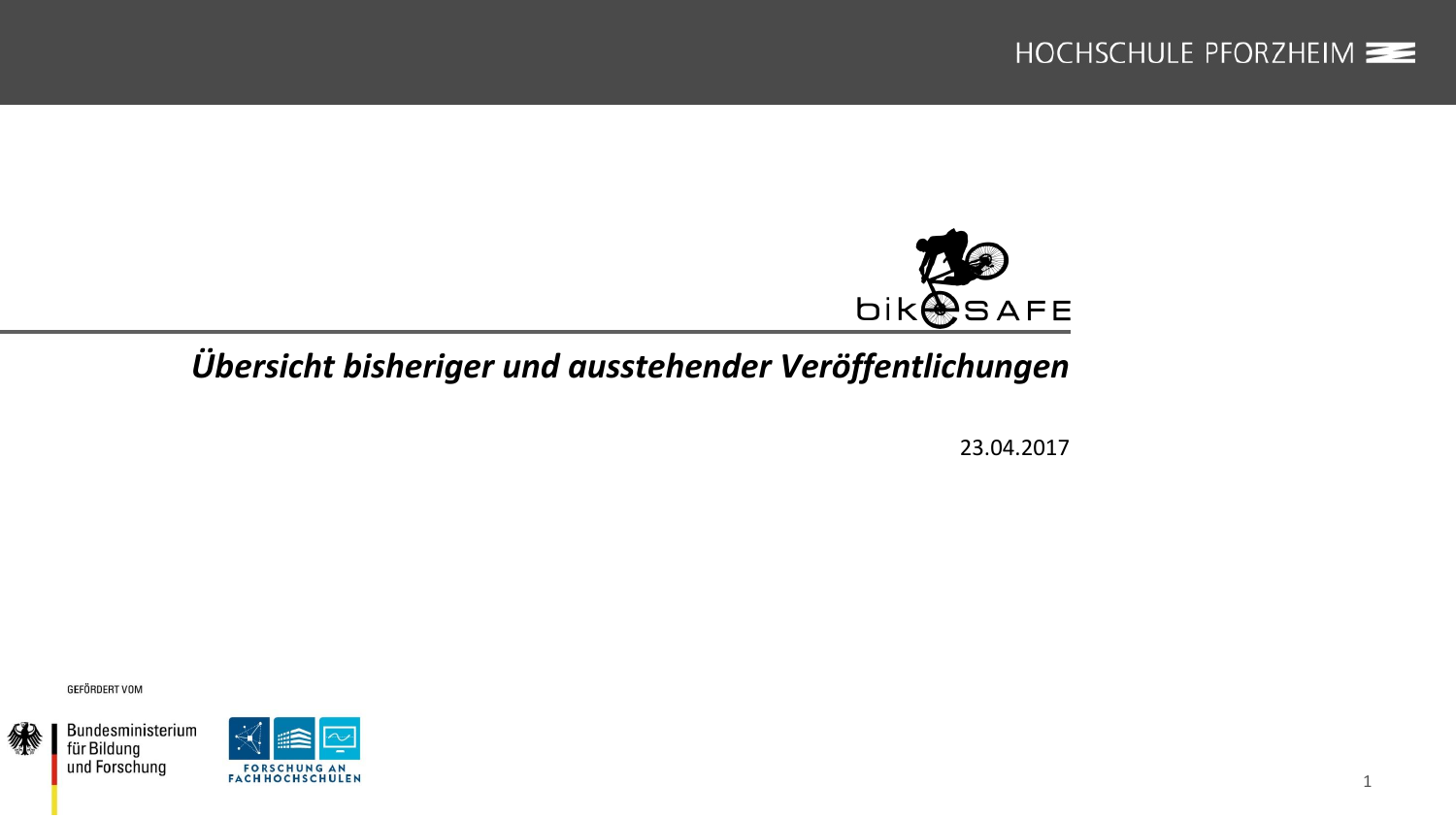### *Beiträge in Fachzeitschriften*

Peer-Review:

- Maier O., Pfeiffer M., and Wrede J. (2015), **Development of a Braking Dynamics Assistance System for Electric Bicycles: Design, Implementation, and Evaluation of Road Tests**, *IEEE/ASME Trans. on Mechatronics*, vol. 21, no. 3, pp. 1671-1679, Jun. 2016. DOI: 10.1109/TMECH.2015.2505186.
- Maier O., Györfi B., Wrede J., Arnold T., and Moia A. (2017), **In-Depth Analysis on Bicycle Hydraulic Disc Brakes**, *ELSEVIER Mechanical Systems and Signal Processing*, vol. 95, pp. 310–323, Mar. 2017. DOI: 10.1016/j.ymssp.2017.03.044.
- Maier O., Hillenbrand S., Wrede J., Freund A., and Gauterin F. (2017), **Vertical and Longitudinal Characteristics of a Bicycle Tire**, *Tire Society, Inc. Tire Science and Technology. Accepted for publication*.

Kein Review:

• O. Maier, M. Pfeiffer, und J. Wrede (2014), **Ohne Überschlag**, *IGT MECHATRONIK*, Nr. 9, S. 26–27, Sep. 2014. ISSN: 1867- 2590.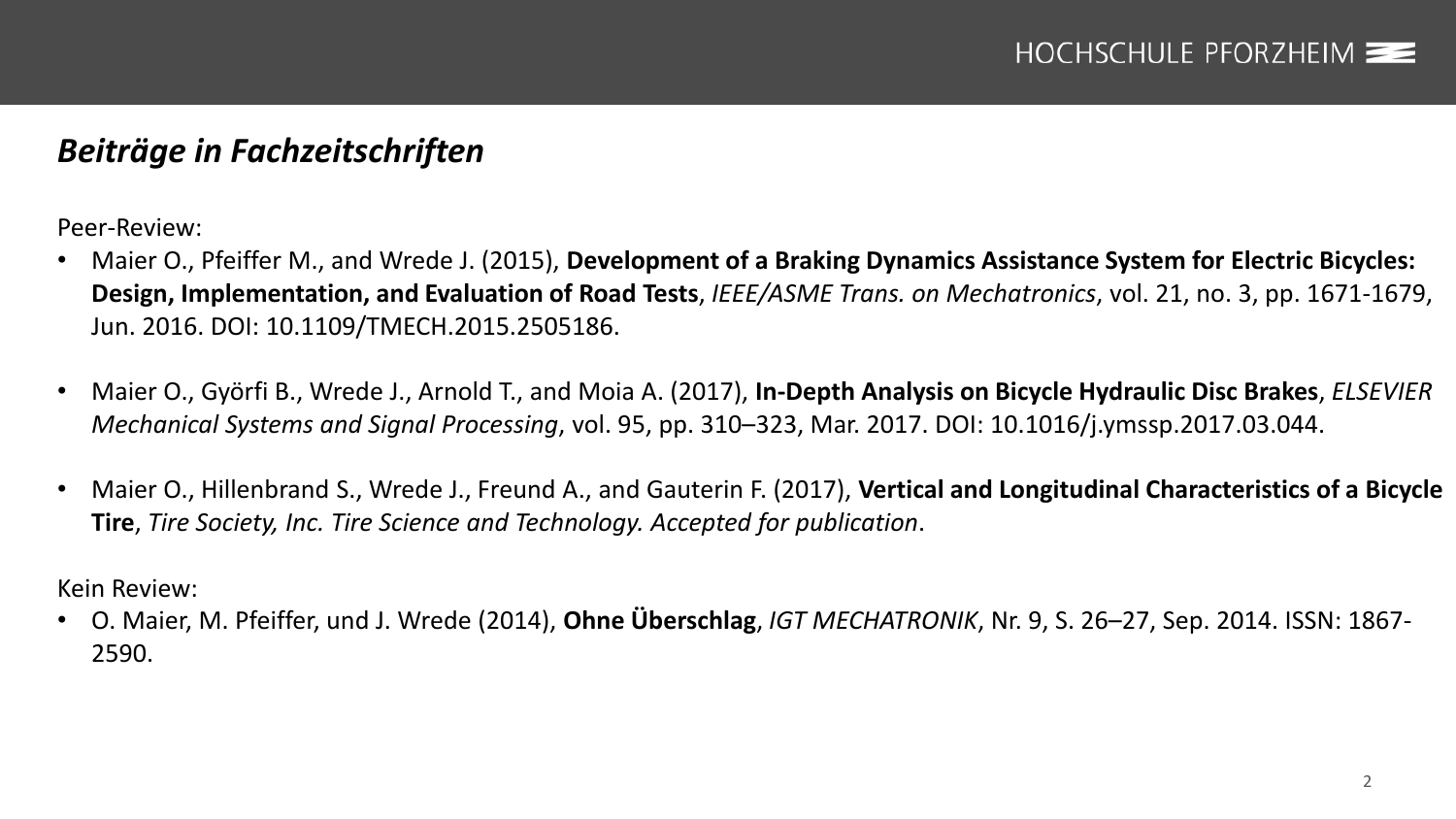## *Beiträge in Tagungsbänden*

- Maier O., Pfeiffer M., und Wrede J. (2015). **Bremsdynamisches Assistenzsystem für elektrifizierte Fahrräder: Aufbau und Validierung eines Umgebungsmodells als Grundlage der modellbasierten Entwicklung.** In *Tagungsband VDI Mechatronik*, 2015, S. 271–276. ISBN 978-3-00-048814-6.
- Maier O., Györfi B., Kubatschek A., Pfeiffer M., und Wrede J. (2015). **Simulationsgestützte Bewertung kritischer Einflussgrößen auf das Vorderradblockieren bei Elektrofahrrädern.** In *Tagungsband Argesim Report Nr. 50*, 2015, S. 257–268. ISBN 978-3-9813334-9-7.
- Maier O., Kubatschek A., Hillenbrand S., Pfeiffer M., und Wrede J. (2015). **Signalverarbeitung für ein Antiblockiersystem am Vorderrad von Elektrofahrrädern.** In *Tagungsband Magdeburger Maschinenbau-Tage*, 2015. ISBN 978-3944722269.
- Maier O., Pfeiffer M., Wehner C., and Wrede J. (2015). **Empirical Survey on Bicycle Accidents to estimate the Potential Benefits of Braking Dynamics Assistance Systems.** Proceedings of the 4th Int. Cycling Safety Conference, Hannover, Germany, 2015.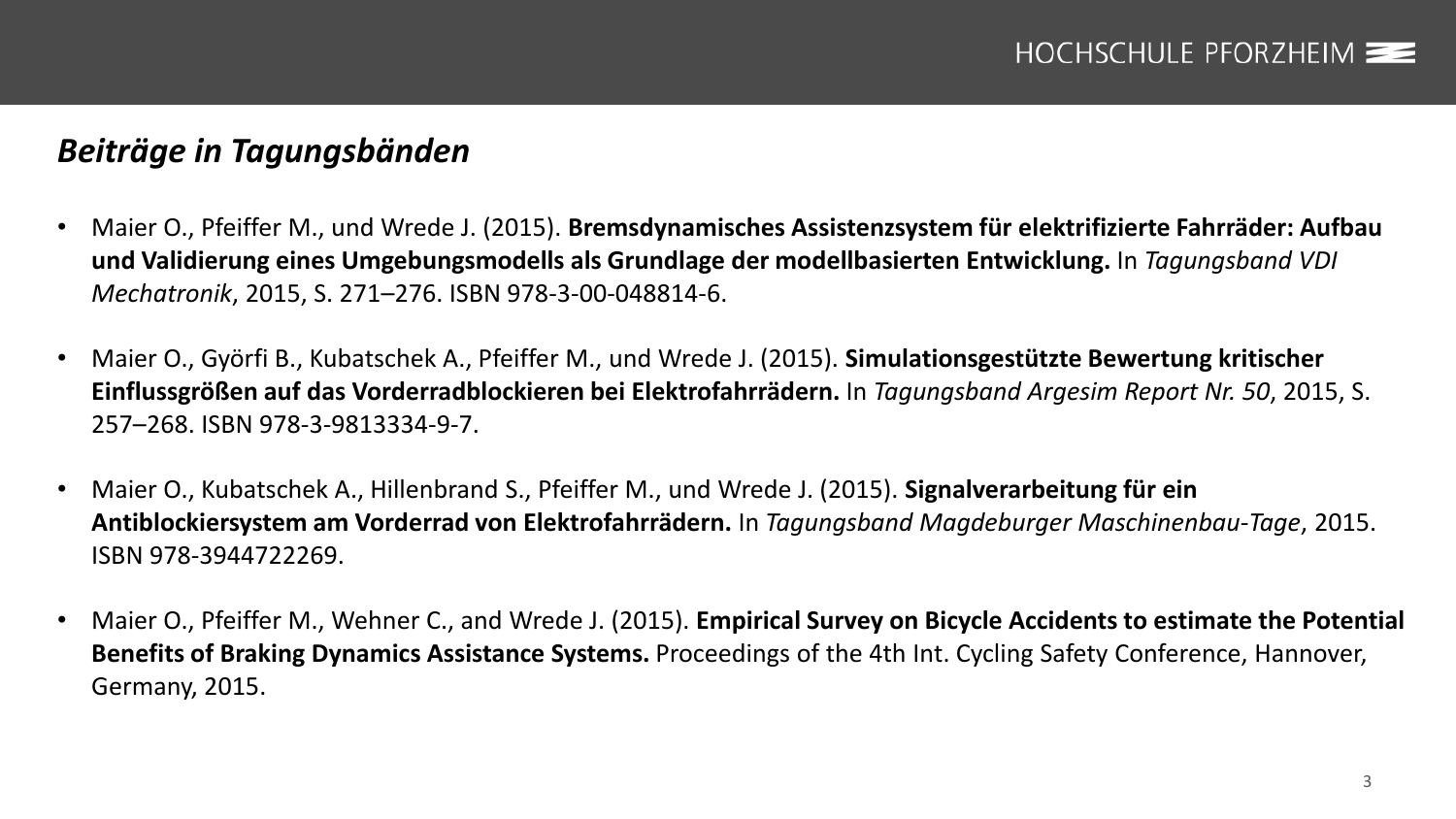- Maier O., Scharpf S., Pfeiffer M., and Wrede J. (2016). **Conditions for Nose Over and Front Wheel Lockup of Electric Bicycles.** Proceedings of the *17th Int. Conf*. *on Research and Education in Mechatronics,* Compiègne, France, 2016. DOI: 10.1109/MECATRONICS.2016.7547145.
- Maier O., Hillenbrand S., Wrede J., Freund A., and Gauterin F. (2016). **Vertical and Longitudinal Characteristics of a Bicycle Tire.** Proceedings of the *35th Annual Meeting and Conf*. *on Tire Science and Technology,* Akron, Ohio, USA, 2016.
- Bott C., Pfeiffer M., Maier O., Hillenbrand S. und Wrede J. (2016). **Bicycle Hardware-in-the-Loop Simulator for Braking Dynamics Assistance System**", vorgetragen auf der *IPG Apply & Innovate Conf.*, Karlsruhe, Deutschland, 2016.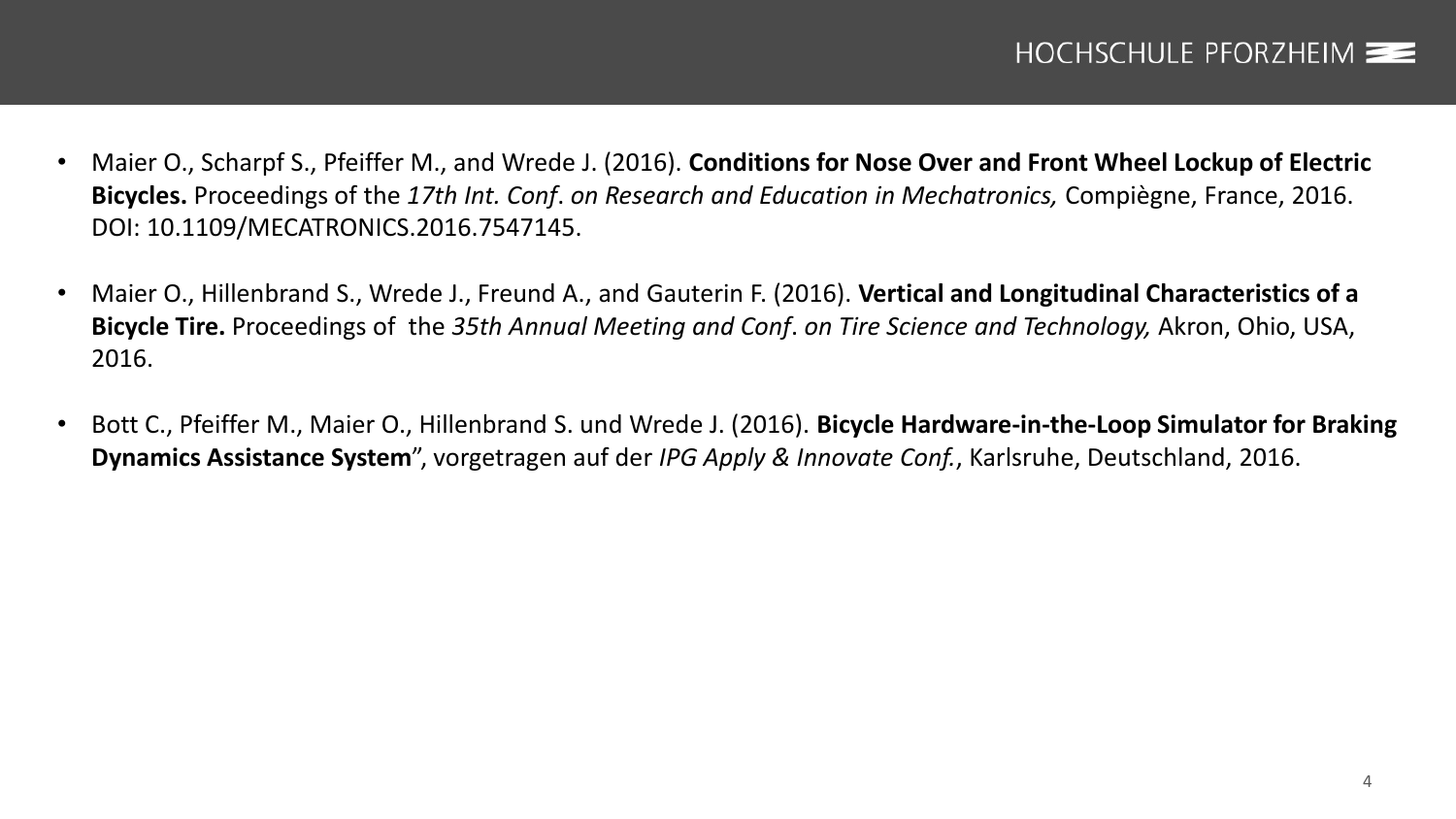#### *Im Review*

- Maier O., Pfeiffer M., Wehner C., and Wrede J. (2017). **Quantitative and Qualitative Research on Bicycle Accidents concerning Front Wheel Lockup and Nose Over.** *ELSEVIER Accident Analysis and Prevention*, to be published.
- Maier O., Györfi B., Wrede J., and Kasper R. (2017). **Physical Model of Front Suspension Bicycle and Passive Human Driver.** *Springer Multibody System Dynamics*, to be published.